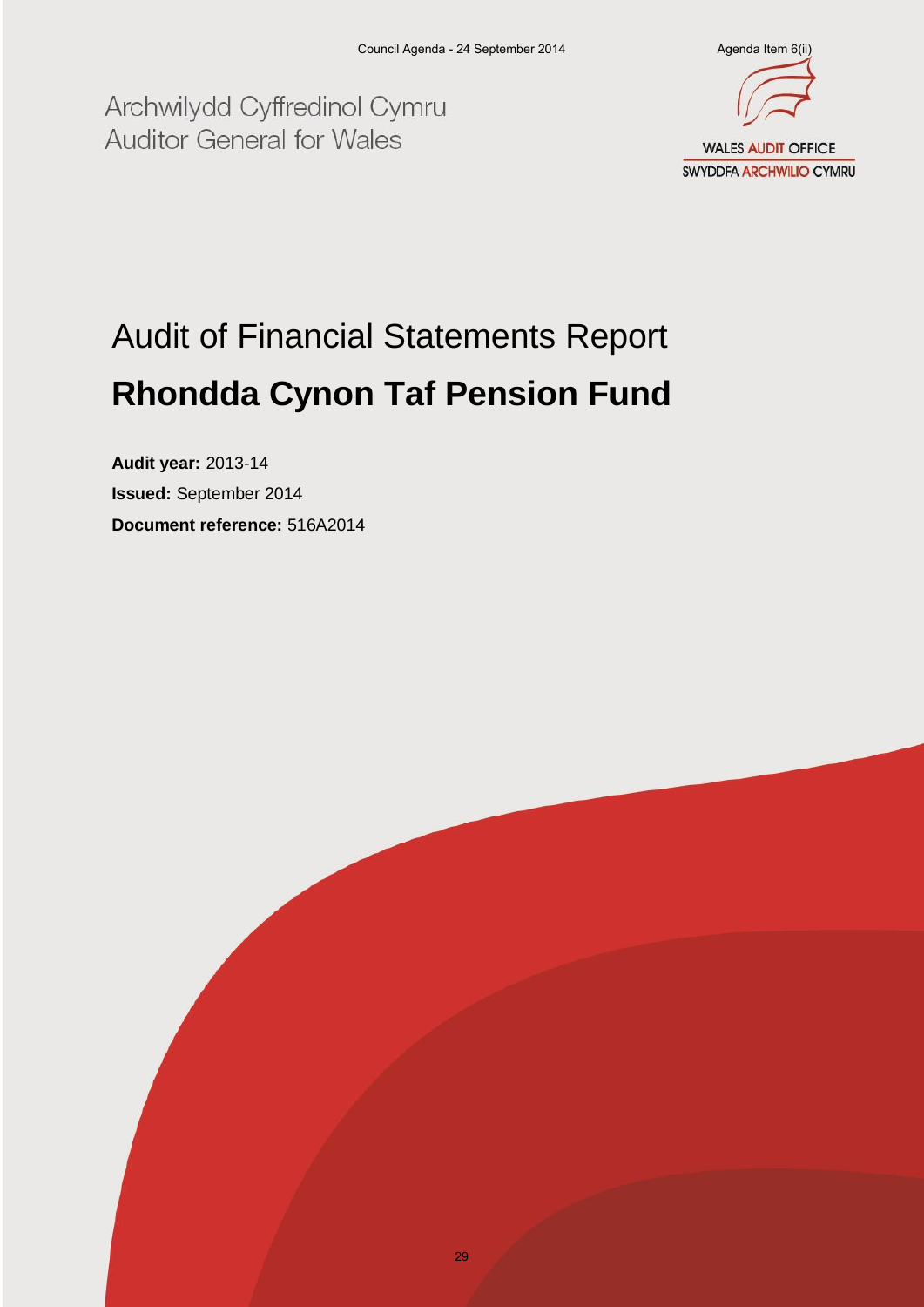## Status of report

This document has been prepared for the internal use of Rhondda Cynon Taf Pension Fund as part of work performed in accordance with the statutory functions.

No responsibility is taken by the Auditor General, the staff of the Wales Audit Office or, where applicable, the appointed auditor in relation to any member, director, officer or other employee in their individual capacity, or to any third party.

In the event of receiving a request for information to which this document may be relevant, attention is drawn to the Code of Practice issued under section 45 of the Freedom of Information Act 2000. The section 45 Code sets out the practice in the handling of requests that is expected of public authorities, including consultation with relevant third parties. In relation to this document, the Auditor General for Wales, the Wales Audit Office and, where applicable, the appointed auditor are relevant third parties. Any enquiries regarding disclosure or re-use of this document should be sent to the Wales Audit Office at [infoofficer@wao.gov.uk.](mailto:infoofficer@wao.gov.uk)

The team who delivered the work were John Herniman, Jeremy Saunders, Kate Havard and Andrew Davies.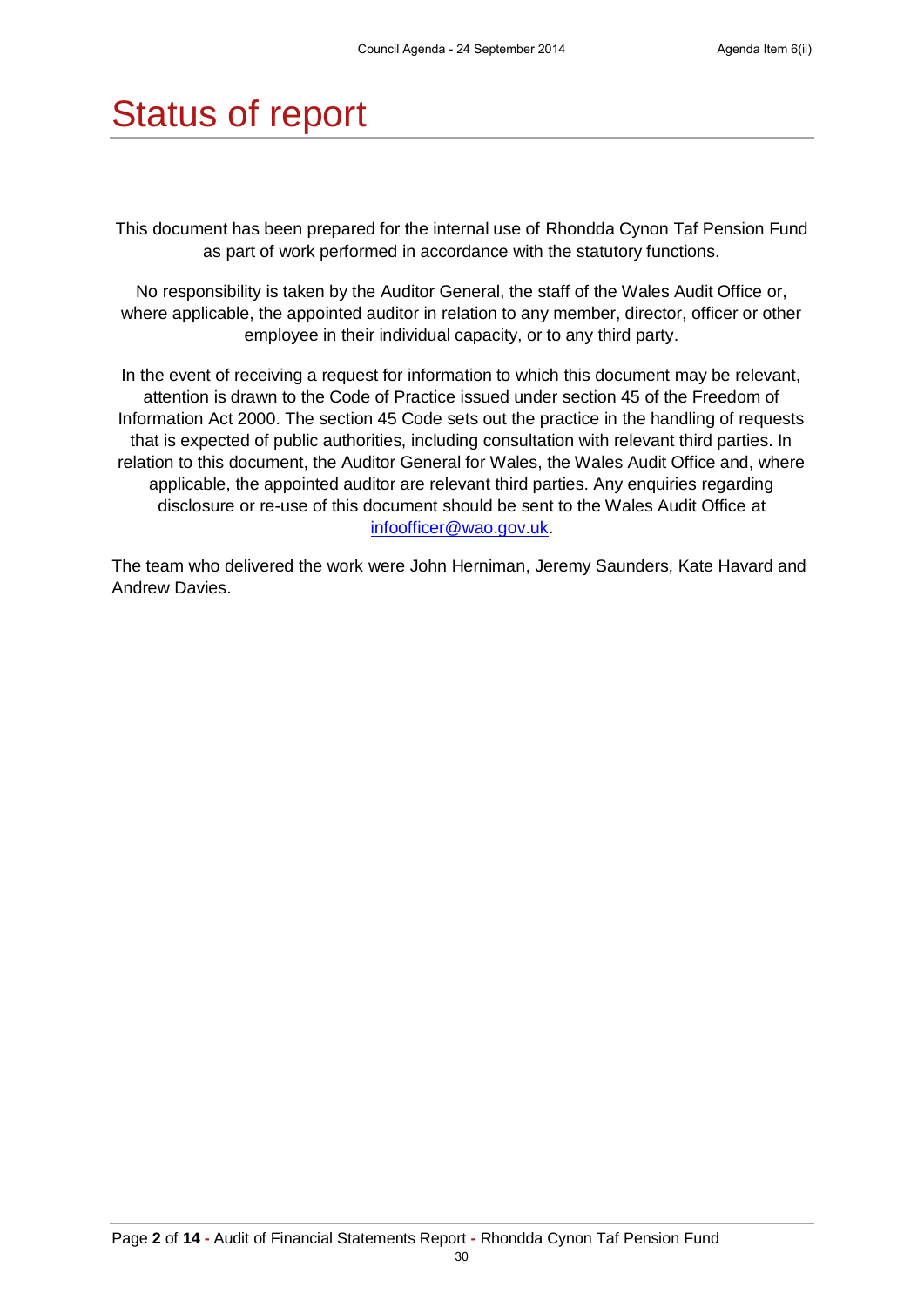## **Contents**

The Appointed Auditor intends to issue an unqualified audit report on the financial statements of the pension fund. There are some issues to report to you prior to their approval.

| <b>Summary report</b>                                                                                        |    |
|--------------------------------------------------------------------------------------------------------------|----|
| Introduction                                                                                                 | 4  |
| Status of the audit                                                                                          | 4  |
| Proposed audit report                                                                                        | 4  |
| Issues arising from the audit                                                                                | 4  |
| Independence and objectivity                                                                                 | 7  |
| Appendices                                                                                                   |    |
| Final Letter of Representation                                                                               | 8  |
| Proposed audit report of the Appointed Auditor to the Members of Rhondda<br>Cynon Taf County Borough Council | 11 |
|                                                                                                              |    |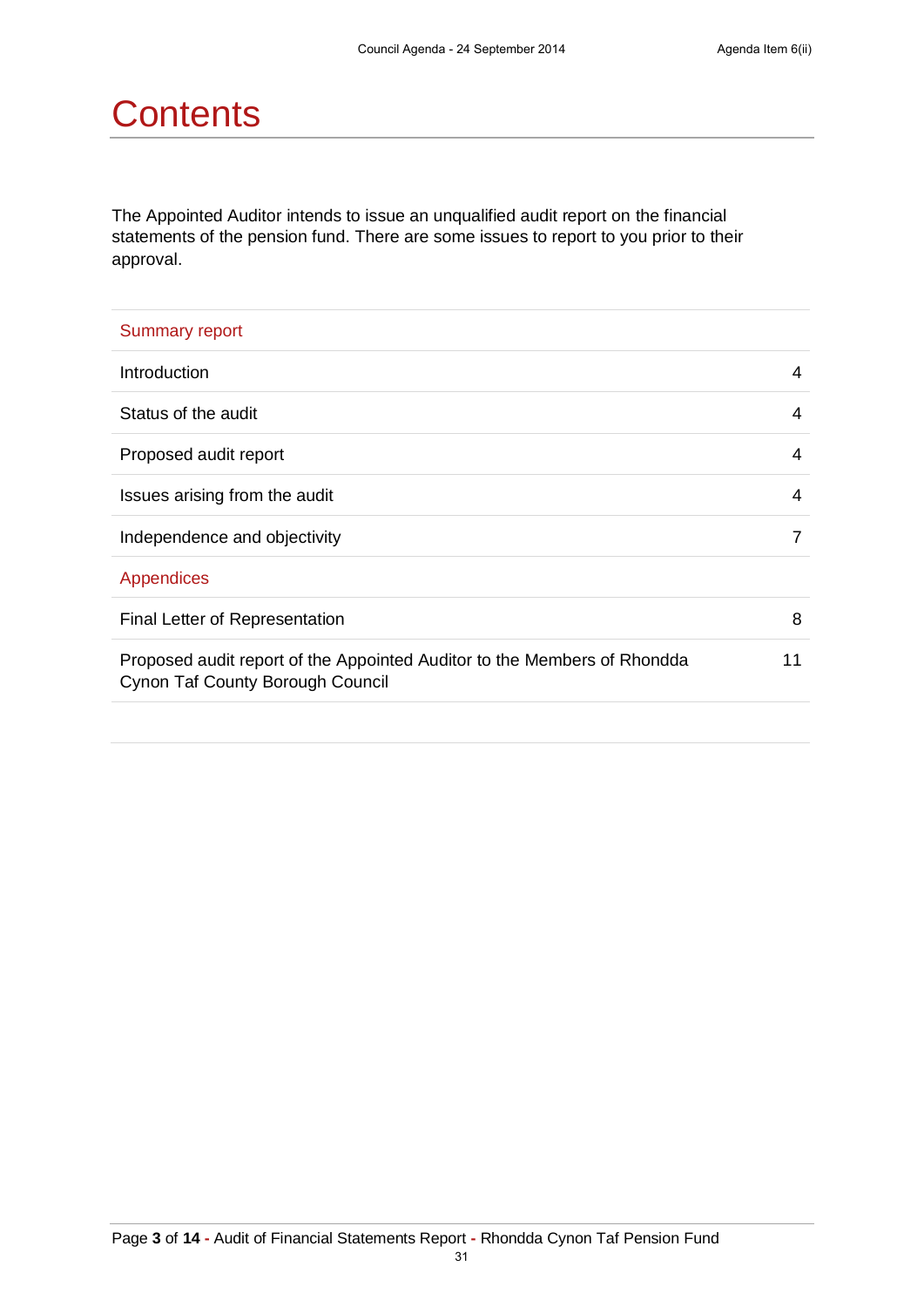## Summary report

### **Introduction**

- **1.** The Appointed Auditor is responsible for providing an opinion on whether the financial statements give a true and fair view of the financial position of Rhondda Cynon Taf Pension Fund (the Pension Fund) at 31 March 2014 and its income and expenditure for the year then ended.
- **2.** We do not try to obtain absolute assurance that the financial statements are correctly stated, but adopt the concept of materiality. In planning and conducting the audit, we seek to identify material misstatements in your financial statements, namely, those that might mislead a reader of the accounts.
- **3.** The quantitative level at which we judge such misstatements to be material for the Pension Fund is £22.37 million. Whether an item is judged material can also be affected by certain qualitative issues such as legal and regulatory requirements and political sensitivity. International Standard on Auditing (ISA) 260 requires us to report certain matters arising from the audit of the financial statements to those charged with governance of a body in sufficient time to enable appropriate action.
- **4.** This report sets out the matters arising from the audit of the Pension Fund's financial statements for 2013-14, that require reporting under ISA 260.

### Status of the audit

- **5.** We received the draft financial statements for the year ended 31 March 2014 on 30 June 2014 which met the submission deadline and have now substantially completed the audit work on them.
- **6.** We are reporting to you the more significant issues arising from the audit, which we believe you must consider prior to approval of the financial statements. The audit team has already discussed these issues with the Head of Financial Reporting.

### Proposed audit report

**7.** It is the Appointed Auditor's intention to issue an unqualified audit report on the financial statements once you have provided us with a Letter of Representation based on that set out in Appendix 1. The proposed audit report is set out in Appendix 2, (This is the full report that will be provided on conclusion of the audit of the Council's accounts as the Pension Fund statements are included within them.)

## Issues arising from the audit

### Uncorrected misstatements

**8.** There are no uncorrected misstatements in the financial statements.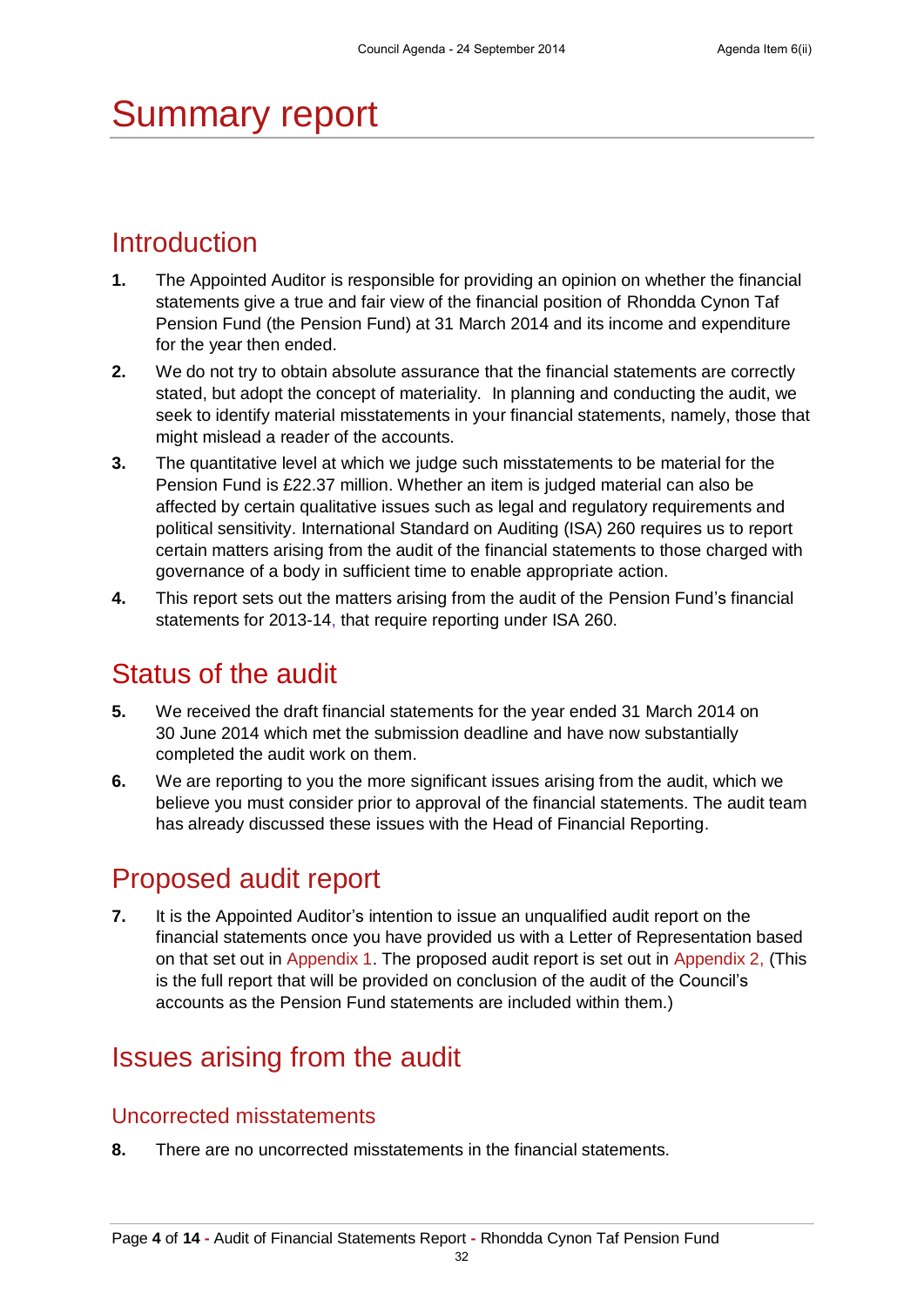### Corrected misstatements

**9.** There are misstatements that management has corrected which we consider should be drawn to your attention due to their relevance to your responsibilities over the financial reporting process. The main items are set out below along with explanations:

| <b>Description of correction</b>                                                                                                                                                           | <b>Reason for correction</b>                                                                              |
|--------------------------------------------------------------------------------------------------------------------------------------------------------------------------------------------|-----------------------------------------------------------------------------------------------------------|
| <b>Note 12 Group Transfers</b><br>The estimated value of the assets to be transferred<br>out of the Pension Fund relating to the Probation<br>Trust has been added to the disclosure note. | To disclose that the value of the<br>transfer out is estimated to be<br>£155 million.                     |
| Note 11 Membership of Fund<br>Minor amendments were made to the note.                                                                                                                      | To include information contained in<br>the latest reports from the Pension<br>Fund Administration System. |

### Significant audit risks

**10.** In our Financial Audit Strategy, we set out information regarding the significant and other audit risks that were identified during the audit planning process. The table below sets out the outcome of our audit procedures in respect of those risks:

### Significant risks

| <b>Risks</b>                                                                                                                                                                                                                                     | <b>Action taken</b>                                                                                                                                                                                                                                                                                                                                                                                                                                                                                                                                                                                                                                                   |
|--------------------------------------------------------------------------------------------------------------------------------------------------------------------------------------------------------------------------------------------------|-----------------------------------------------------------------------------------------------------------------------------------------------------------------------------------------------------------------------------------------------------------------------------------------------------------------------------------------------------------------------------------------------------------------------------------------------------------------------------------------------------------------------------------------------------------------------------------------------------------------------------------------------------------------------|
| <b>Control environment risks</b>                                                                                                                                                                                                                 |                                                                                                                                                                                                                                                                                                                                                                                                                                                                                                                                                                                                                                                                       |
| <b>Management override of controls</b><br>In any organisation, management may be in<br>a position to override the financial controls<br>that you have in place. A breach of controls<br>of this nature may result in a material<br>misstatement. | • We understood and evaluated internal<br>control processes and procedures as part<br>of our planning work.<br>• We reviewed and tested the<br>appropriateness of a sample of manual<br>journals processed during the year.<br>We looked carefully at management<br>$\bullet$<br>estimations and considered if they were<br>subject to bias.<br>• We understood the business rationale for<br>significant transactions which appeared<br>out of the normal course of business.<br>Our audit procedures also included an<br>$\bullet$<br>unpredictable element that varies year on<br>year.<br>We have not identified any misstatements as<br>a result of our testing. |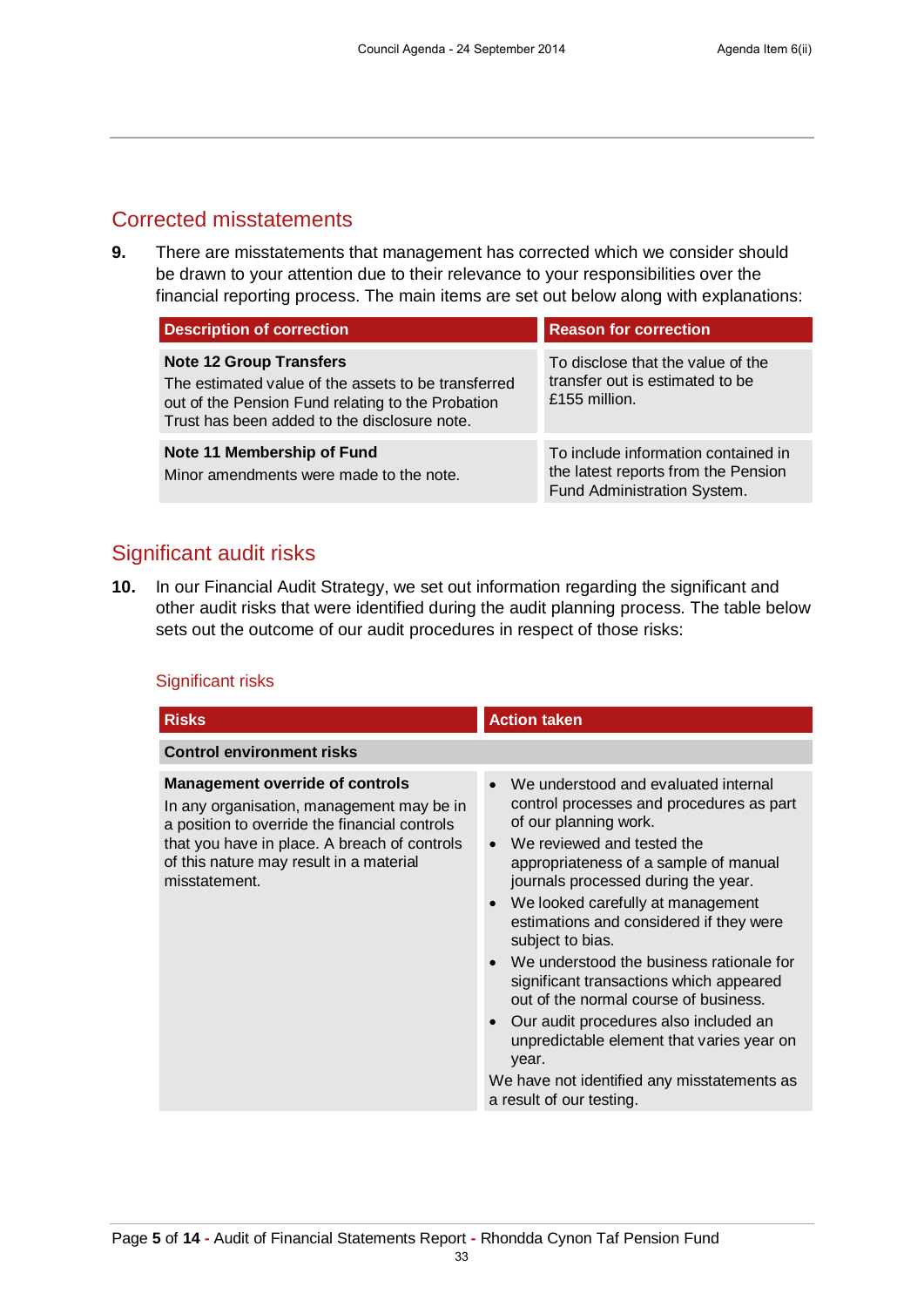#### **Revenue recognition**

There is an inherent risk of material misstatement due to fraud in revenue recognition in entities with material revenue sources and, as such, this is treated as a significant risk. Our assessment of the Pension Fund's income sources indicates that this could apply to investment income.

#### **Risks Action taken**

- We reviewed and tested investment income transactions.
- We reviewed and tested short-term investments carried out in-house

We have not identified any misstatements as a result of our testing.

#### Other risks

| <b>Risks</b>                                                                                                                                                                                                                                                                                                                                                                                                                                                                                              | <b>Action taken</b>                                                                                                                                                                                                                                                                                                                                                                                                                                                                        |  |
|-----------------------------------------------------------------------------------------------------------------------------------------------------------------------------------------------------------------------------------------------------------------------------------------------------------------------------------------------------------------------------------------------------------------------------------------------------------------------------------------------------------|--------------------------------------------------------------------------------------------------------------------------------------------------------------------------------------------------------------------------------------------------------------------------------------------------------------------------------------------------------------------------------------------------------------------------------------------------------------------------------------------|--|
| <b>Preparation of accounts risks</b>                                                                                                                                                                                                                                                                                                                                                                                                                                                                      |                                                                                                                                                                                                                                                                                                                                                                                                                                                                                            |  |
| The CIPFA Code requires the 2013-14<br>accounts to continue to comply with<br>International Financial Reporting Standards<br>(IFRS). There is a general risk that the<br>accounts may not be compliant with one or<br>more requirements of the Code.                                                                                                                                                                                                                                                      | We compared contents of the accounting<br>$\bullet$<br>statements with Code requirements.<br>We have not identified any misstatements as<br>a result of this work.                                                                                                                                                                                                                                                                                                                         |  |
| <b>Financial Statements risks</b>                                                                                                                                                                                                                                                                                                                                                                                                                                                                         |                                                                                                                                                                                                                                                                                                                                                                                                                                                                                            |  |
| External investment managers are<br>appointed to manage the investment<br>portfolio. Their own systems and records,<br>together with the custodian's bank account<br>information, will generate account entries<br>made to the Pension Fund account and net<br>assets statement. In previous years, my<br>team had some difficulty in getting control<br>reports for one investment manager and a<br>re-occurrence of this could jeopardise my<br>ability to provide the scheme with an audit<br>opinion. | We reviewed and tested the Council's<br>$\bullet$<br>arrangements for obtaining direct<br>confirmations of balances held by fund<br>managers and the controls over them.<br>We obtained direct confirmation from the<br>$\bullet$<br>fund managers of year-end investment<br>balances, and considered whether<br>investment managers' internal control<br>reports indicated specific risk to these<br>balances.<br>We have not identified any misstatements as<br>a result of our testing. |  |

### Other issues arising from the audit

- **11.** In the course of the audit we consider a number of matters both qualitative and quantitative relating to the accounts and report any significant issues arising to you. There were no issues arising in these areas this year:
	- **We have no concerns about the qualitative aspects of your accounting practices and financial reporting.** There are no matters arising that need to be reported to the Audit Committee.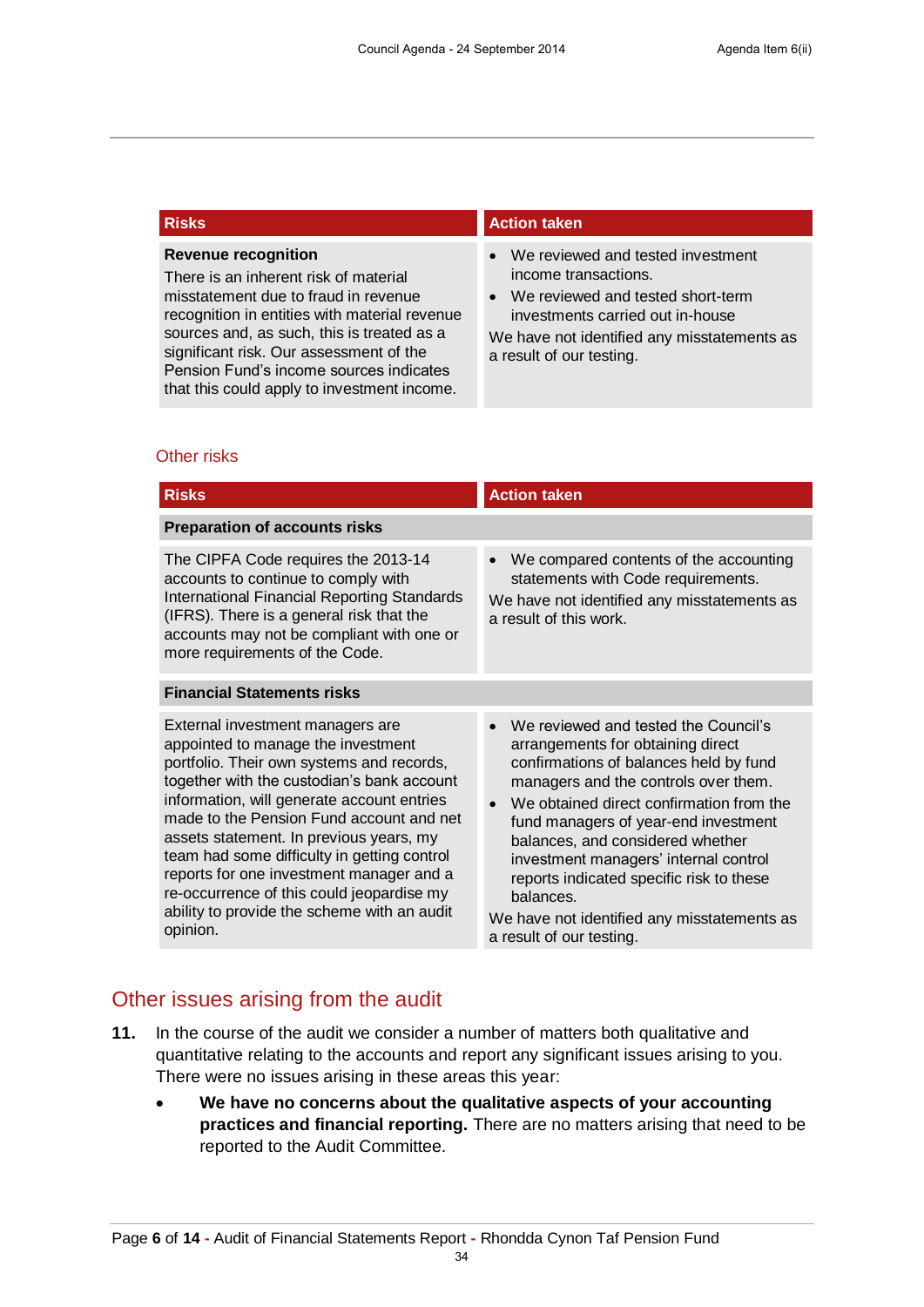- **We did not encounter any significant difficulties during the audit.** We received information in a timely and helpful manner.
- **There were no matters discussed and corresponded upon with management which we need to report to you.**
- **There are no other matters significant to the oversight of the financial reporting process that we need to report to you**.
- **We did not identify any material weaknesses in your internal controls.** We note that Internal Audit have undertaken some work on the Pension Fund systems in 2013-14. Internal Audit is a key part of the Internal Control Framework and should provide management with assurance that key controls are in place and operating effectively. Given the significant reputational and financial risks that could arise if controls in the Pension Fund system failed, the Council should ensure that the level and frequency of coverage of the Pension Fund controls by Internal Audit is sufficient.
- **There are not any other matters specifically relating to fraud, compliance with laws and regulations, subsequent events etc, required by auditing standards to be communicated to you.**

### Independence and objectivity

- **12.** As part of the finalisation process, we are required to provide you with representations concerning our independence.
- **13.** We have complied with ethical standards and in our professional judgment, we are independent and our objectivity is not compromised. There are no relationships between the Wales Audit Office and Rhondda Cynon Taf Pension Fund that we consider to bear on our objectivity and independence.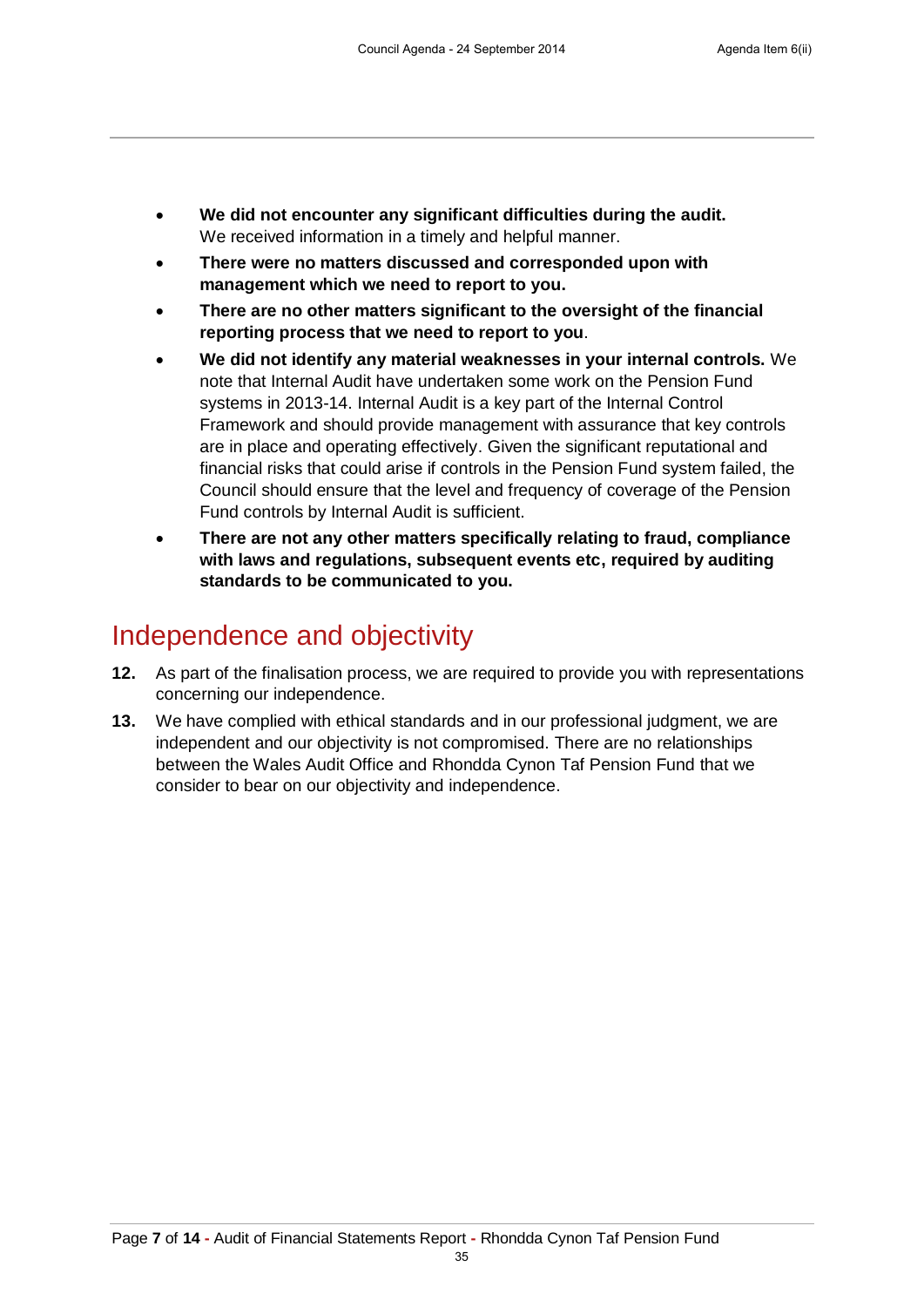## Appendix 1

## Final Letter of Representation

Anthony Barrett Wales Audit Office 24 Cathedral Road **Cardiff** CF11 9LJ [Date]

### Representations regarding the 2013-14 financial statements

This letter is provided in connection with your audit of the financial statements of Rhondda Cynon Taf Pension Fund for the year ended 31 March 2014 for the purpose of expressing an opinion on their truth and their proper preparation and the regularity of income and expenditure.

We confirm that to the best of our knowledge and belief, having made enquiries as we consider sufficient, we can make the following representations to you.

### Management representations

### **Responsibilities**

We have fulfilled our responsibilities for the preparation of the financial statements in accordance with legislative requirements and the Code of Practice on Local Authority Accounting in the United Kingdom 2013-14; in particular the financial statements give a true and fair view in accordance therewith.

I acknowledge our responsibility for the design, implementation, maintenance and review of internal control to prevent and detect fraud and error.

### Information provided

We have provided you with:

- Full access to:
	- all information of which we are aware that is relevant to the preparation of the financial statements such as books of account and supporting documentation, minutes of meetings and other matters;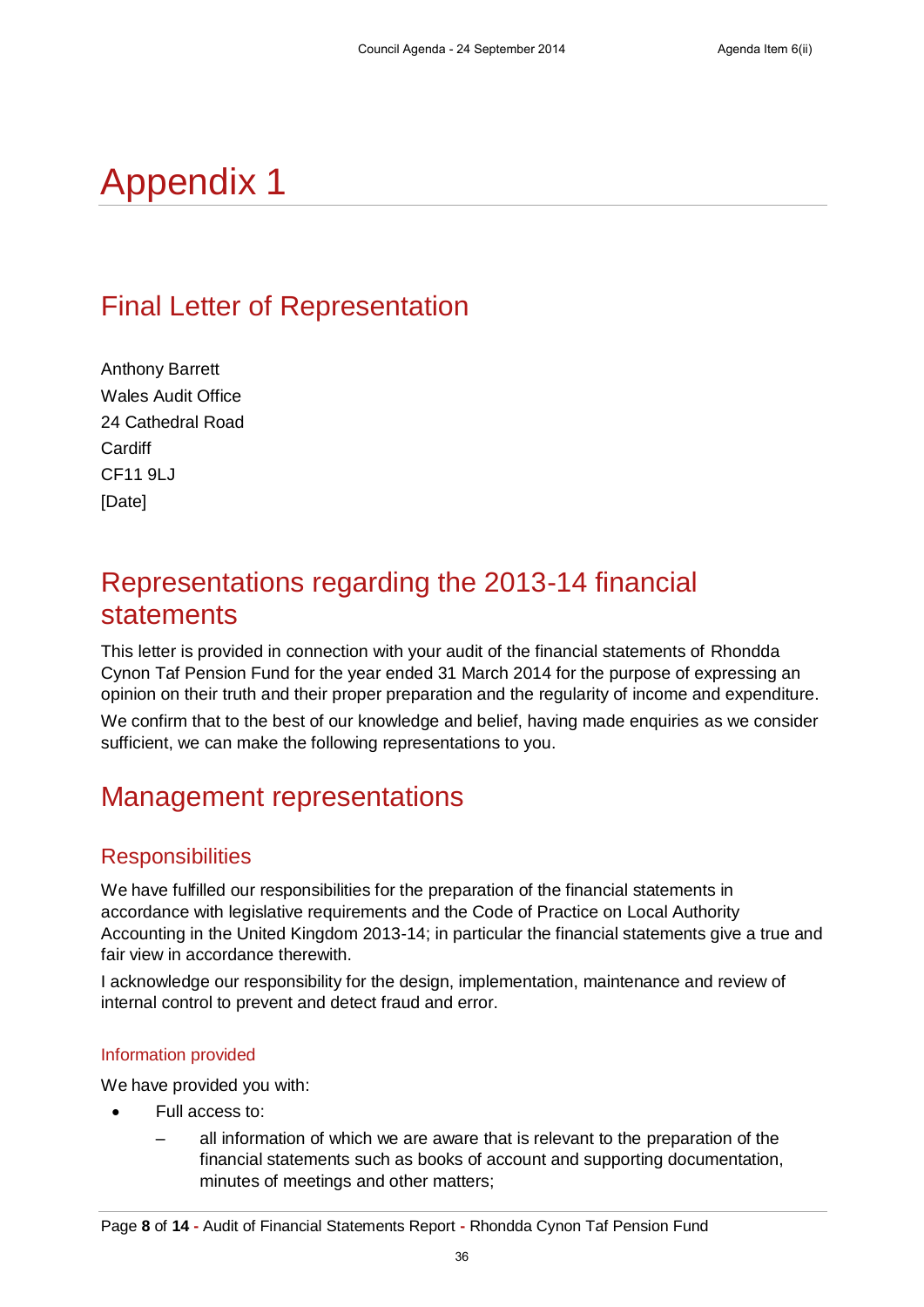- additional information that you have requested from us for the purpose of the audit; and
- unrestricted access to staff from whom you determined it necessary to obtain audit evidence.
- The results of our assessment of the risk that the financial statements may be materially misstated as a result of fraud.
- Our knowledge of fraud or suspected fraud that we are aware of and that affects Rhondda Cynon Taf Pension Fund and involves:
	- management:
	- employees who have significant roles in internal control; or
	- others where the fraud could have a material effect on the financial statements.
- Our knowledge of any allegations of fraud, or suspected fraud, affecting the financial statements communicated by employees, former employees, regulators or others.
- Our knowledge of all known instances of non-compliance or suspected non-compliance with laws and regulations whose effects should be considered when preparing the financial statements.
- The identity of all related parties and all the related party relationships and transactions of which we are aware.

### Financial statement representations

All transactions, assets and liabilities have been recorded in the accounting records and are reflected in the financial statements.

Significant assumptions used in making accounting estimates, including those measured at fair value, are reasonable.

Related party relationships and transactions have been appropriately accounted for and disclosed.

All events occurring subsequent to the reporting date which require adjustment or disclosure have been adjusted for or disclosed.

All known actual or possible litigation and claims whose effects should be considered when preparing the financial statements have been disclosed to the auditor and accounted for and disclosed in accordance with the applicable financial reporting framework.

The financial statements are free of material misstatements, including omissions. There were no uncorrected misstatements.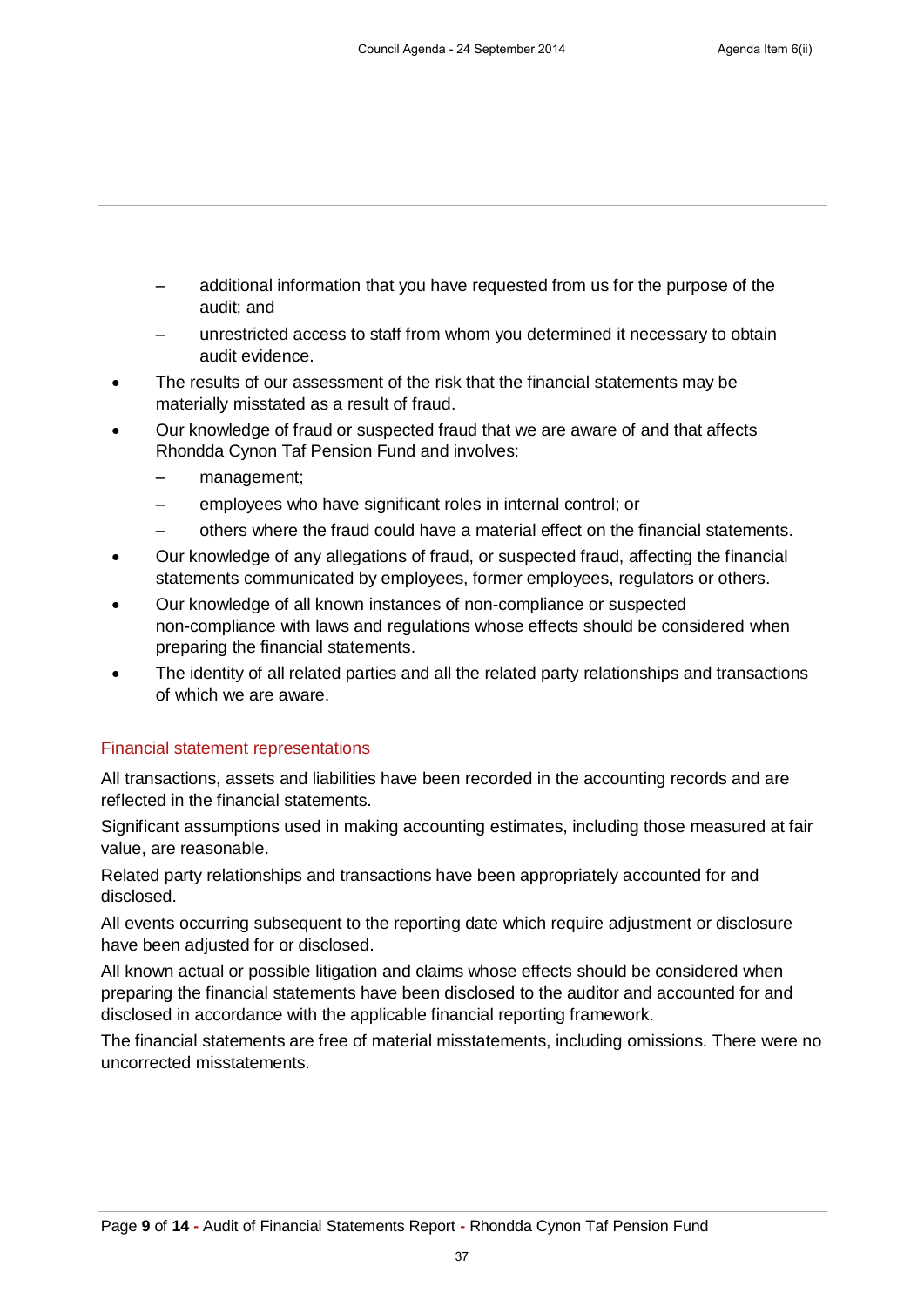### Representations by those charged with governance.

We acknowledge that the representations made by management, above, have been discussed with us.

We acknowledge our responsibility for the preparation of true and fair financial statements in accordance with the applicable financial reporting framework. The financial statements were approved by Rhondda Cynon Taf County Borough Council on 24 September 2014.

Section 151 Officer **Leader of the Council**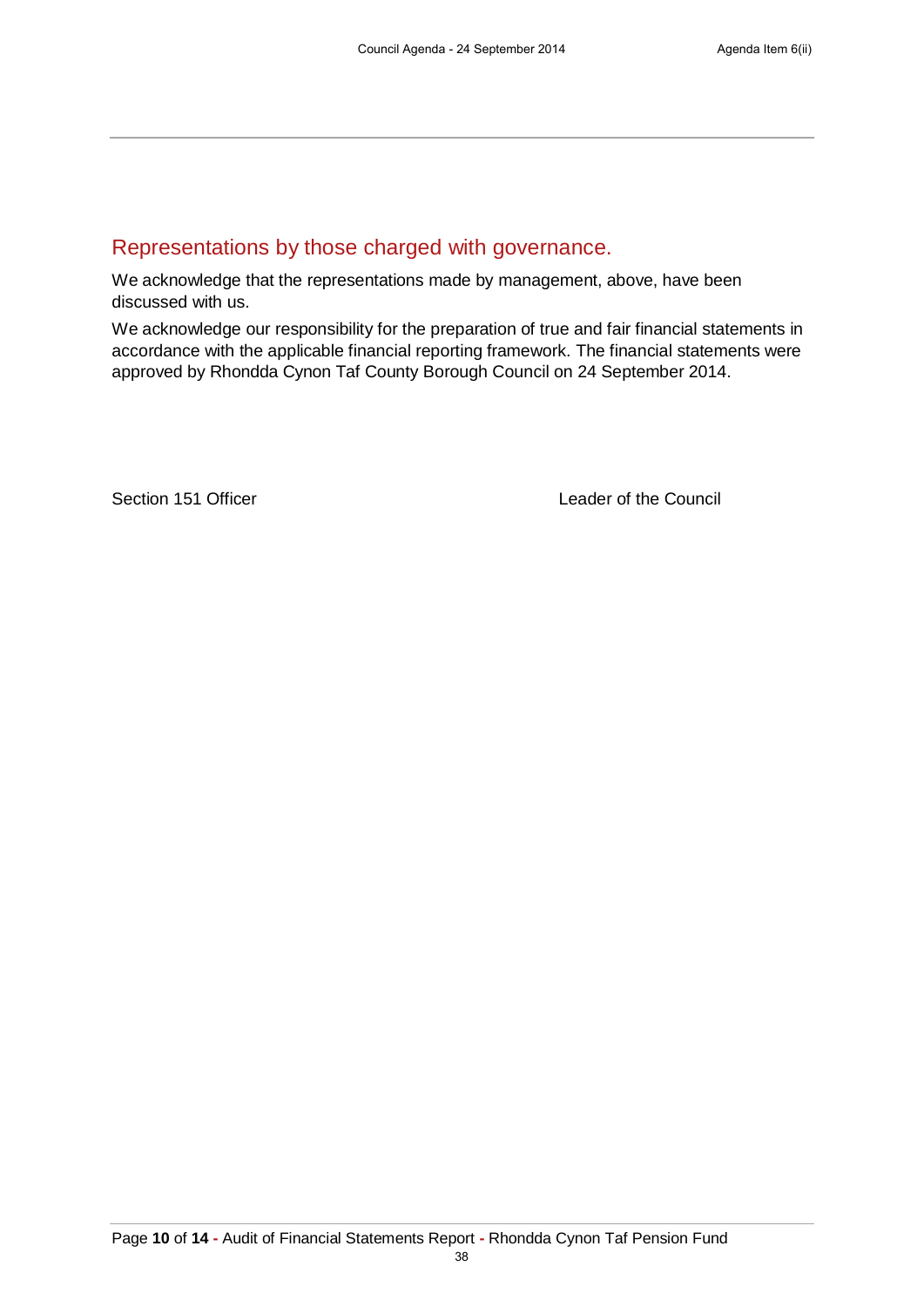## Appendix 2

### Proposed audit report of the Appointed Auditor to the Members of Rhondda Cynon Taf County Borough Council

I have audited the accounting statements and related notes of:

- Rhondda Cynon Taf County Borough Council;
- Rhondda Cynon Taf County Borough Council Group; and
- Rhondda Cynon Taf Pension Fund;

for the year ended 31 March 2014 under the Public Audit (Wales) Act 2004.

Rhondda Cynon Taf County Borough Council's accounting statements comprise the Movement in Reserves Statement, the Comprehensive Income and Expenditure Statement, the Balance Sheet and the Cash Flow Statement.

Rhondda Cynon Taf County Borough Council's Group accounting statements comprise the Group Movement in Reserves Statement, the Group Comprehensive Income and Expenditure Statement, the Group Balance Sheet and the Group Cash Flow Statement. Rhondda Cynon Taf County Borough Council Pension Fund's accounting statements comprise the Fund Account and the Net Assets Statement.

The financial reporting framework that has been applied in their preparation is applicable law and the Code of Practice on Local Authority Accounting in the United Kingdom 2013-14 based on International Financial Reporting Standards (IFRSs).

### **Respective responsibilities of the responsible financial officer and the independent auditor**

As explained more fully in the Statement of Responsibilities for the Statement of Accounts set out on pages 13 and 14, the responsible financial officer is responsible for the preparation of the statement of accounts, including the Rhondda Cynon Taf County Borough Council's Group accounting statements and Rhondda Cynon Taf Pension Fund's accounting statements, which gives a true and fair view.

My responsibility is to audit the accounting statements and related notes in accordance with applicable law and International Standards on Auditing (UK and Ireland). Those standards require me to comply with the Auditing Practices Board's Ethical Standards for Auditors.

### Scope of the audit of the accounting statements

An audit involves obtaining evidence about the amounts and disclosures in the accounting statements and related notes sufficient to give reasonable assurance that the accounting statements and related notes are free from material misstatement, whether caused by fraud or error. This includes an assessment of whether the accounting policies are appropriate to Rhondda Cynon Taf County Borough Council; Rhondda Cynon Taf County Borough Council's Group and Rhondda Cynon Taf Pension Fund's circumstances and have been consistently applied and adequately disclosed; the reasonableness of significant accounting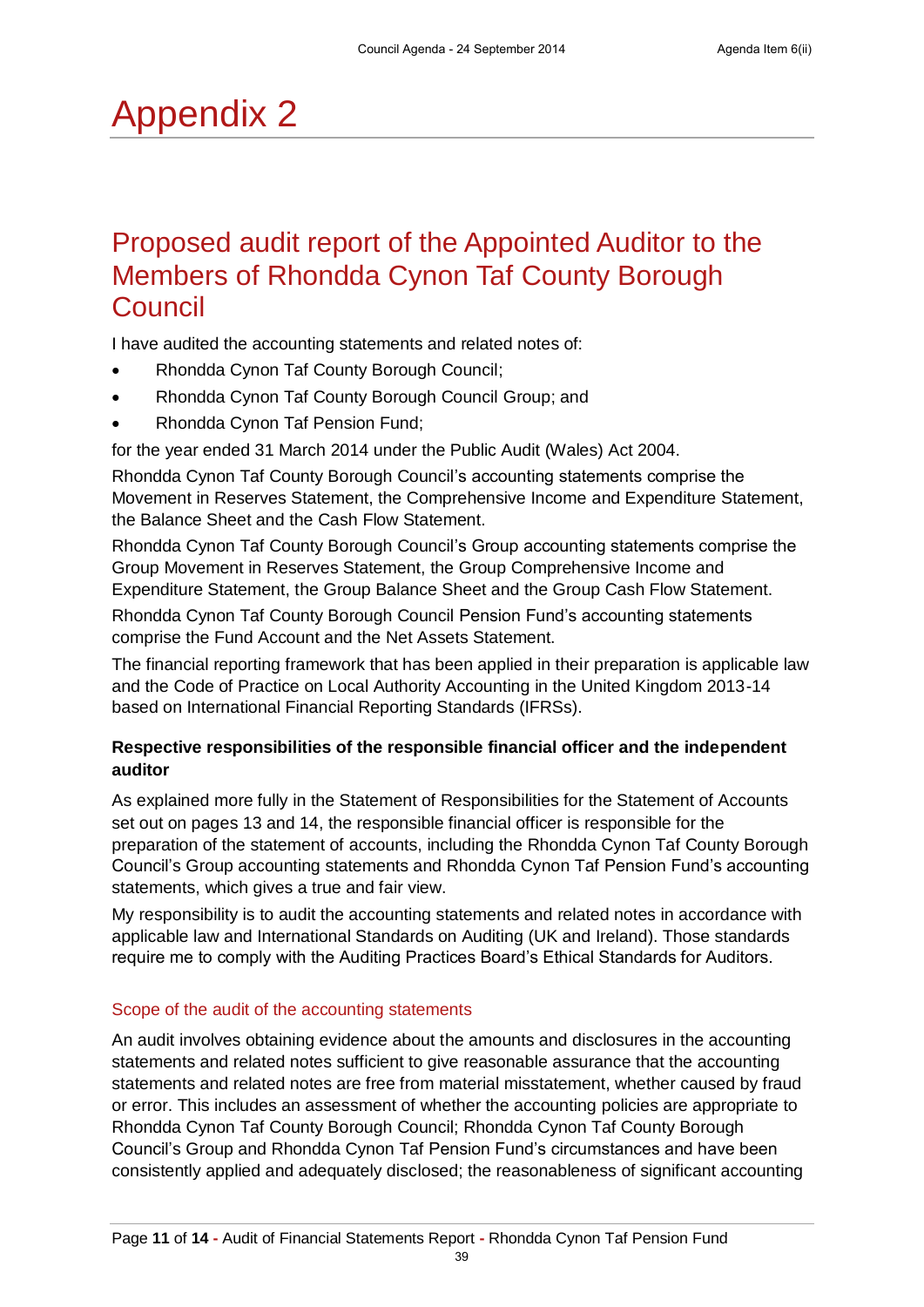estimates made by the responsible financial officer and the overall presentation of the accounting statements and related notes.

In addition, I read all the financial and non-financial information in the Foreword to identify material inconsistencies with the audited accounting statements and related notes and to identify any information that is apparently materially incorrect based on, or materially inconsistent with, the knowledge acquired by me in the course of performing the audit. If I become aware of any apparent material misstatements or inconsistencies, I consider the implications for my report.

### **Opinion on the accounting statements of Rhondda Cynon Taf County Borough Council**

In my opinion the accounting statements and related notes:

- give a true and fair view of the financial position of Rhondda Cynon Taf County Borough Council as at 31 March 2014 and of its income and expenditure for the year then ended; and
- have been properly prepared in accordance with the Code of Practice on Local Authority Accounting in the United Kingdom 2013-14.

### **Opinion on the accounting statements of Rhondda Cynon Taf County Borough Council Group**

In my opinion the accounting statements and related notes:

- give a true and fair view of the financial position of Rhondda Cynon Taf County Borough Council Group as at 31 March 2014 and of its income and expenditure for the year then ended; and
- have been properly prepared in accordance with the Code of Practice on Local Authority Accounting in the United Kingdom 2013-14.

### **Opinion on the accounting statements of Rhondda Cynon Taf Pension Fund**

In my opinion, the pension fund accounts and related notes:

- give a true and fair view of the financial transactions of the Rhondda Cynon Taf Pension Fund during the year ended 31 March 2014 and of the amount and disposition of the fund's assets and liabilities as at that date, other than liabilities to pay pensions and benefits after the end of the scheme year ; and
- have been properly prepared in accordance with the Code of Practice on Local Authority Accounting in the United Kingdom 2013-14.

### **Opinion on other matters**

In my opinion, the information contained in the Foreword for the financial year for which the accounting statements and related notes are prepared is consistent with the accounting statements and related notes.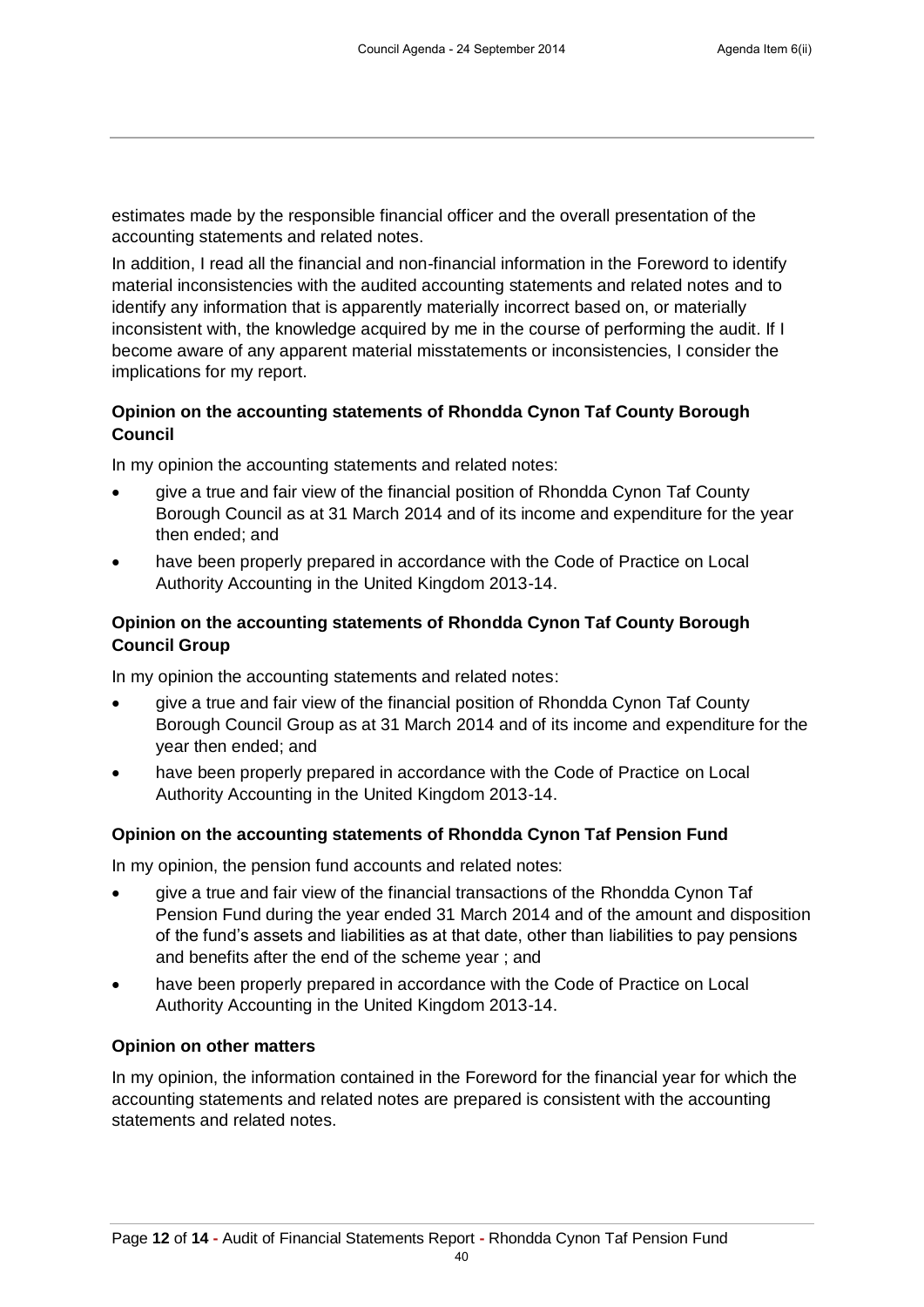#### **Matters on which I report by exception**

I have nothing to report in respect of the Governance Statement on which I report to you if, in my opinion, it does not reflect compliance with 'Delivering Good Governance in Local Government: Framework' published by CIPFA/SOLACE in June 2007, or if the statement is misleading or inconsistent with other information I am aware of from my audit.

#### **Certificate of completion of audit**

I certify that I have completed the audit of the accounts of Rhondda Cynon Taf County Borough Council in accordance with the requirements of the Public Audit (Wales) Act 2004 and the Code of Audit Practice issued by the Auditor General for Wales.

**Anthony Barrett Appointed Auditor Wales Audit Office 24 Cathedral Road CARDIFF CF11 9LJ September 2014**

.